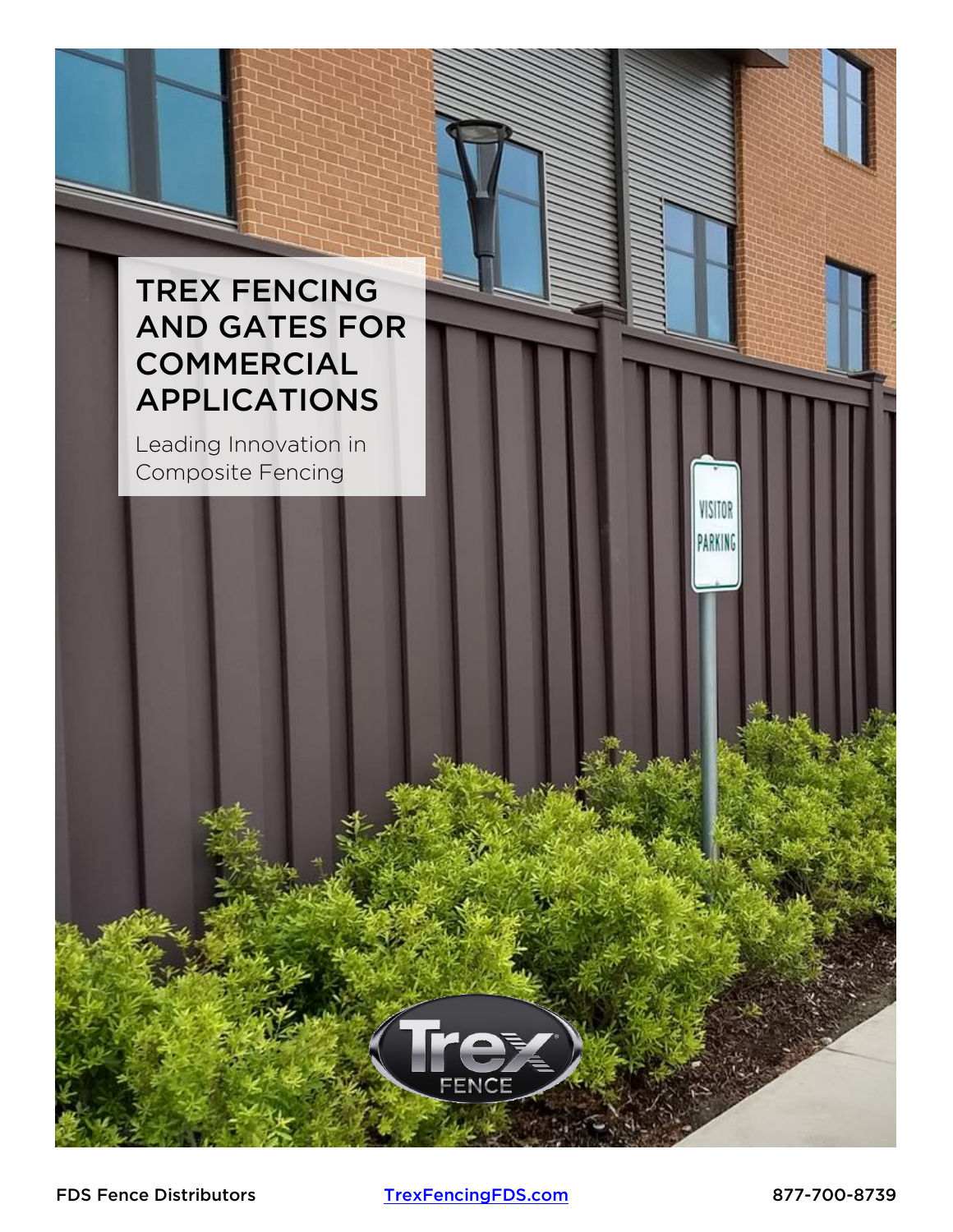### Trex Fencing & Gates for Design and Function

Products selected for fencing will vary depending on the requirements of a project. Trex Fencing offers solutions for multiple applications. This gives architects and specifiers a product that meets construction requirements for fences or gates from opaque structures to semi-privacy screens. Trex Fencing can also be combined with other materials for a unique design flair or to meet a need.

In fencing, architects often face the challenge of finding a product that meets functional requirements while also providing the benefit of aesthetic appeal. Trex was designed specifically to merge the two elements. As expectations for design continue to evolve, buyers demand more from fencing than just security or privacy.

One of the primary objectives Trex took into consideration when developing the fence design was to move away from the concept of a front side and a back side. With Trex, both the users and neighbors benefit from a fence with an attractive presentation.

Trex fencing adapts to various heights. From 2' tall wall toppers to 12' tall sound barriers, Trex fencing is used in commercial applications to achieve the exact elevation needed. Trex fences are not made from pre-built panels which provides an advantage when the fence must be adapted to fit a space or needs to be shortened or heightened. While six-foot-tall is the most common height for a fence, commercial projects often require an eight-foot-tall fence for perimeters an even taller fence for HVAC equipment. Where

# TREX COMPOSITE FENCING STYLES



*The Ohio State University – Columbus, OH*

#### **Trex** Horizons **HORIZONTAL FENCE SYSTEM**



*Supercharger - Bowling Green, KY*

necessary, additional steel post inserts and aluminum bottom rails give the Trex fence additional rigidity and durability over other materials.

#### Trex elevates outdoor spaces with low-maintenance, high-performance, eco-friendly products. Trex fencing offers aesthetically pleasing, value-oriented solutions.



*Fairfax Village Shopping Center, Washington, DC*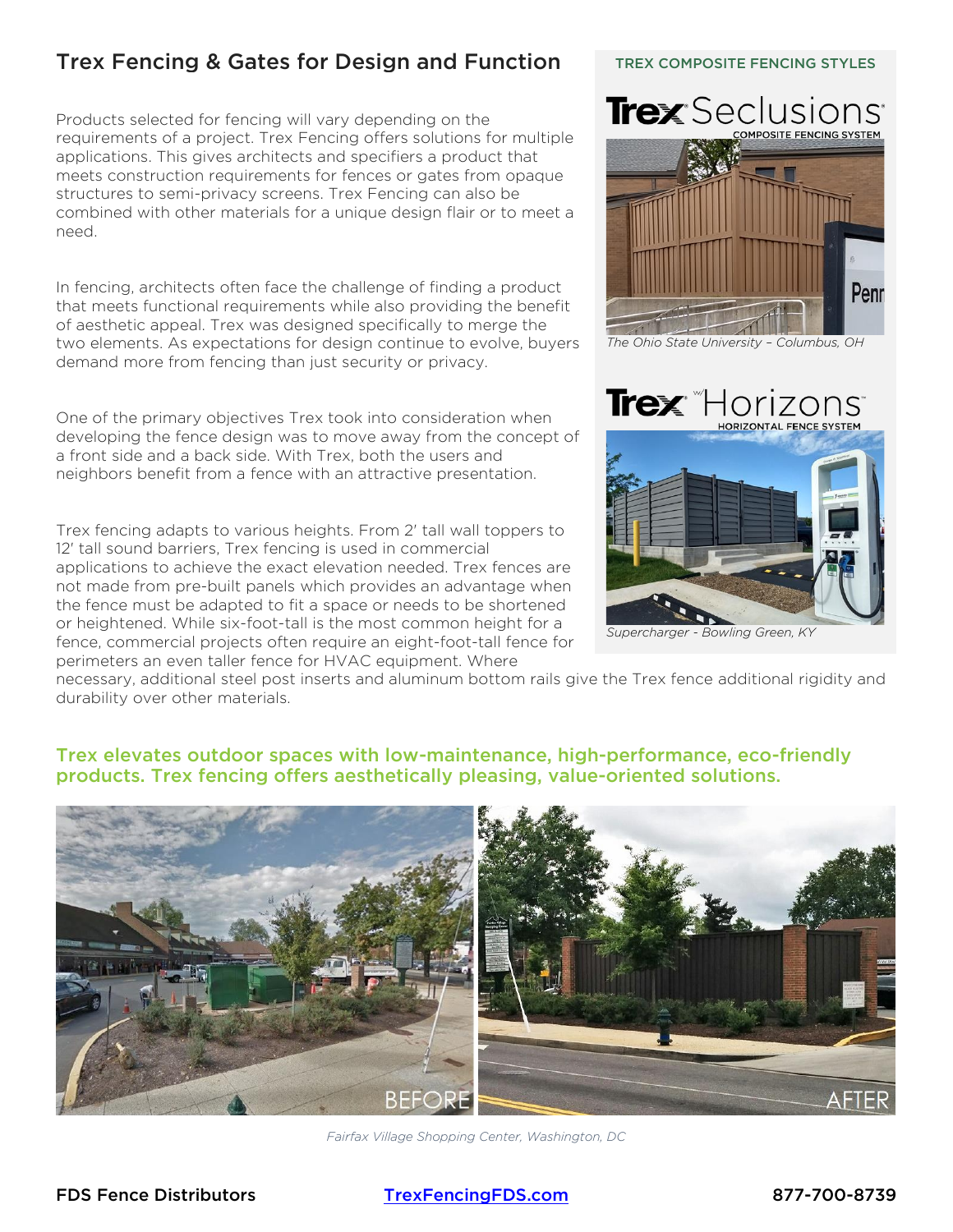#### Trex Seclusions® Vertical Design Upgrades the Traditional Fence

Trex achieves its appearance through a system of interlocking pickets. The simulated board-on-board design creates dimension and attractive shadow lines, and it ensures strength while helping the pickets retain their shape as the fence weathers.

Since its introduction in 2005, the Trex picket system has proven consistently to be the superior design. Flat boards in wood or other composite are affected by warping and shrinkage.

All other design elements merge form with function as well. The 5x5 universal posts are wider than the typical 4x4 wood post, giving them not only additional strength but a statelier appearance. The top rail which provides lateral strength to resist high winds (tested for 130 mph sustained / 147 mph in 3-second bursts for 6' tall and 100 mph mph sustained and 116 mph in 3-second bursts for 8' tall) as well as an attractive cap-and-trim look. The heavy gauge aluminum bottom rail provides the fence with tremendous vertical and lateral rigidity. When sleeved with the bottom rail covers, a consistent look with the composite pickets is achieved and the covers create a picture frame appearance in concert with the posts and top rails. Trex Seclusions does not require many fasteners to begin with and the few that are needed are well hidden.



*Scale Station – Tulsa, OK*



#### Trex w/Horizons™ Creates a Unique Horizontal Fence

Utilizing the same interlocking picket system that makes Seclusions a striking and durable fence, Trex with the FDS-exclusive Horizons steel frame system sets itself apart from all other horizontal fences.

Wood fences in a horizontal configuration are usually constructed with boards on one side and posts on the other. The same is true when composite decking boards are used as horizontal planks. While composite decking boards are attractive and durable, they are not designed to be used as fence boards because their flexibility necessitates tight post spacing. That's why Trex created its fence system using interlocking pickets. This gives the fence the ability to span eight feet without needing additional support. Even wood fences will require a tighter post spacing because the boards tend to warp over a long span. The shape of the interlocking pickets in a Horizons fence significantly reduces the possibility of warping.

The galvanized and black powder-coated steel Horizons frame creates a contemporary look. The fasteners are subtle and match the frame color. By centering the panel between posts, the fence has a finished look on both sides. The patent-pending design of the frame system combined with the interlocking pickets give this fence its appealing dimensional and shadow line elements, and makes it unique in the fencing space.

#### FDS Fence Distributors [TrexFencingFDS.com](https://www.trexfencingfds.com/resources/architects-engineers/) 877-700-8739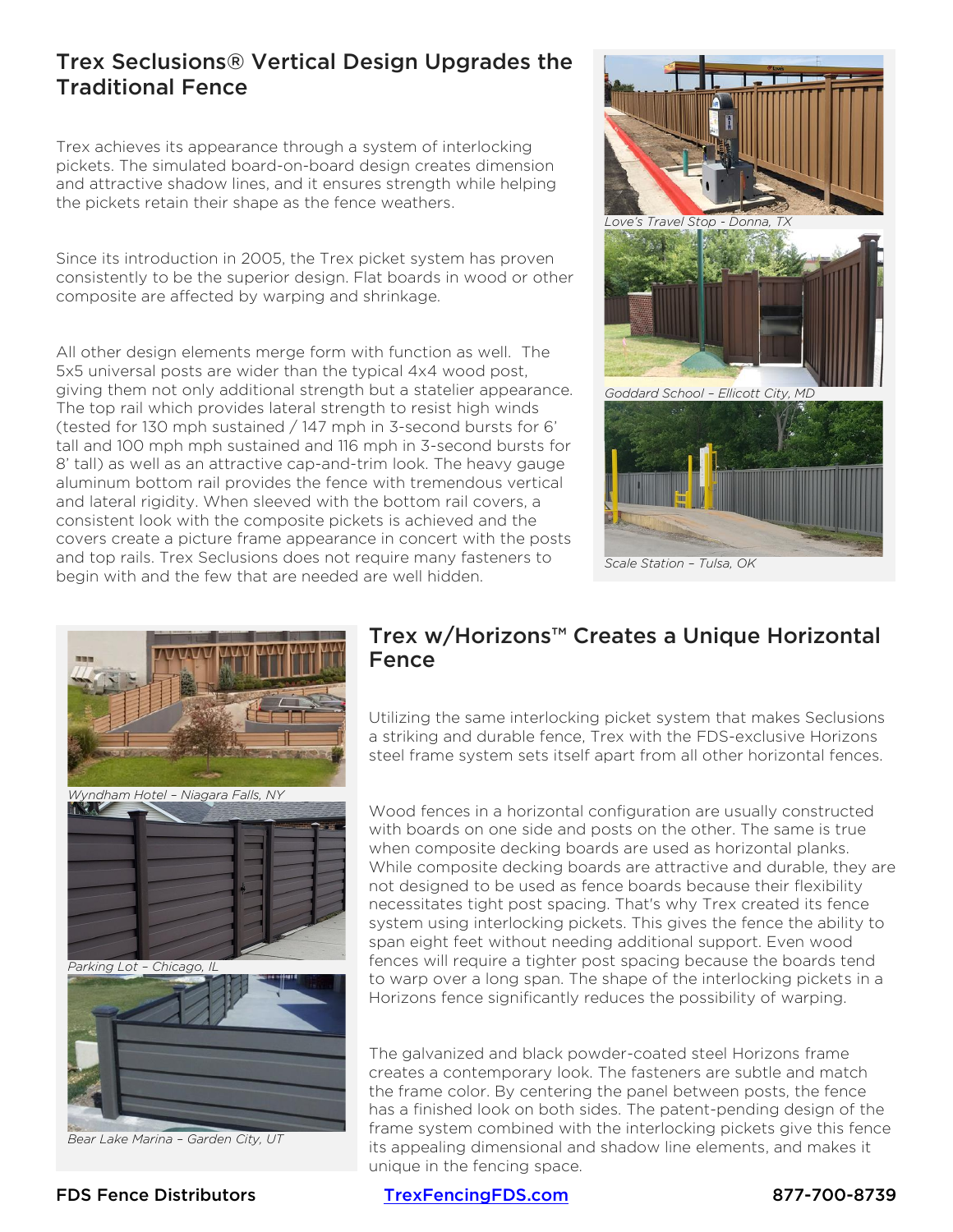#### Enclosures and Dumpster Gates

In addition to using Trex fencing for perimeters, privacy screens, wall toppers, and landscaping design elements, it is commonly used for enclosures and dumpster gates in commercial applications. Almost all properties that are staffed by employees are required to have dumpsters and HVAC equipment or similar exterior units. Enclosing these spaces is often necessity from a security standpoint.

Trex contributes as a design element, turning a typically unattractive area into a pleasing feature. Additionally, Trex provides a value engineering alternative to finished masonry. Besides the initial outlay for a masonry wall, Trex is also significantly less expensive to repair than masonry and can be fixed quickly without the need for specialized equipment.



*Corporate Accounts.* Trex Fencing can also provide design consistency for multi-location corporations. For example, companies such as Love's Travel Stops, Panera Bread, O'Reilly Auto Parts, and Walmart use Trex fencing because the established design of the system creates not just uniformity but also an efficient method to package and install the product. We work with companies and government agencies to establish service level agreements (SLAs) that provide a substantial advantage for configurations and budgeting.

## Matching Needs

The benefits of a Trex Fence are substantial. The following table will give architects and specifiers a good overview of those benefits compared to common configurations of other products.

| Requirement                                                           | <b>TREX</b>   | Wood      | Vinyl        | Other<br>Composites | <b>Masonry</b> |
|-----------------------------------------------------------------------|---------------|-----------|--------------|---------------------|----------------|
| Maximum Post Spacing                                                  | $\mathsf{R}'$ | $4' - 8'$ | $6' - 8'$    | $6' - 8'$           | N/A            |
| Heights up to 12 ft tall                                              | $\sqrt{}$     |           |              |                     | $\checkmark$   |
| No painting/staining                                                  | $\sqrt{}$     |           | $\sqrt{}$    | $\sqrt{}$           | $\sqrt{}$      |
| Rot-free, insect resistance                                           | $\sqrt{}$     |           |              |                     | $\sqrt{}$      |
| Performs well against warping, cracking, splitting,<br>chipping, etc. | $\sqrt{}$     |           |              |                     | $\checkmark$   |
| Easy to repair                                                        | $\sqrt{}$     |           | $\sqrt{}$    |                     |                |
| Long-lasting, natural wood-like matte finish                          | $\checkmark$  |           |              |                     |                |
| Standard design is fully private (no gaps between<br>pickets)         | $\checkmark$  |           | $\sqrt{}$    |                     | $\checkmark$   |
| 25+ years of company and product longevity                            | $\sqrt{}$     |           |              |                     |                |
| Same look on both sides                                               | $\sqrt{}$     |           | $\checkmark$ |                     | $\sqrt{}$      |
| Manufacturer warranty                                                 | $\sqrt{}$     |           | $\checkmark$ | $\sqrt{}$           |                |
| LEED point contribution                                               | $\sqrt{}$     |           |              |                     |                |
| Recycled content                                                      | 95%           | $O\%$     | $O\%$        | < 75%               | varies         |
| Green manufacturing                                                   | $\sqrt{}$     |           |              | some                |                |
| High wind load performance                                            | $\sqrt{}$     |           |              |                     | $\sqrt{}$      |
| Low-impact installation                                               | $\sqrt{}$     |           |              |                     |                |

FDS Fence Distributors [TrexFencingFDS.com](https://www.trexfencingfds.com/resources/architects-engineers/) 877-700-8739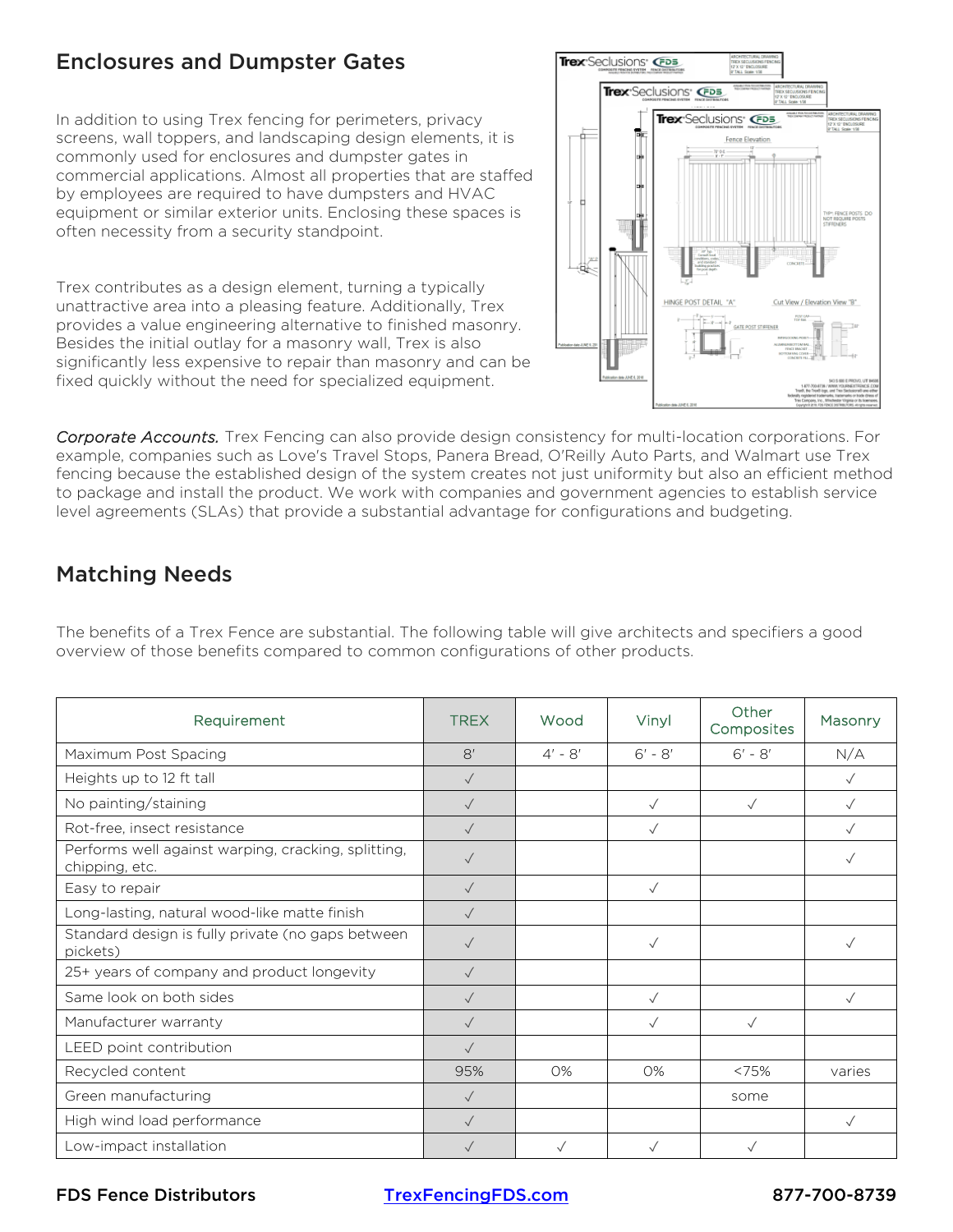# A LEED-Contributing Product

The Trex composite formula and the company itself have been environmentally responsible since the beginning. Trex is a member of the U.S. Green Building Council (USGBC) and its products can contribute up to five LEED points to applicable projects.

Trex composites combine recycled hardwood fibers and polyethylene plastic film to comprise 95% of its content. Additionally, raw materials are acquired within regional sourcing criteria defined by the USGBC to minimize environmental impact, and the

#### **MATERIALS & RESOURCES:**

| Credit 4.1 | Recycled Content: 10%   | 1 point |
|------------|-------------------------|---------|
| Credit 4.2 | Recycled Content: 20%   | 1 point |
| Credit 5.1 | Regional Materials: 10% | 1 point |
| Credit 5.2 | Regional Materials: 20% | 1 point |
|            |                         |         |

#### **INNOVATION IN DESIGN:**

Credit 1 **LEED Innovation Credit** 

1 point

Trex products contain 95% recycled-content Trex products contribute up to five LEED points to any structure

product provides exceptional performance in innovation.



No trees have ever been cut down to make Trex products



400 million lbs. of plastic film and wood are saved from landfills each year



Almost 100% of factory waste is reclaimed



No harmful chemicals are used in Trex's ecofriendly manufacturing processes

# PRODUCT BENEFITS FOR SUPERIOR PROJECT PLANNING

Trex benefits projects with several elements that will appeal to architects and specifiers. Professionals looking for innovative, low-maintenance alternatives to wood and vinyl fencing as well as brick and finished CMU walls will find that Trex Fencing provides solutions for project needs. Here are some of the reasons why architects select Trex fencing for projects:

- Requires little to no maintenance (occasional cleaning as necessary); does not require painting or staining like a wood fence
- Designed for value engineering; Trex is typically less expensive than finished masonry walls
- Installs with less impact on a site than masonry; Trex does not require a large footer (something which a wall will require)
- Weathers well; it will not rot, splinter, crack, or suffer insect damage like a wood fence
- Lighter than composite deck boards on steel or wood framing
- Consistent design spec from the manufacturer (no design spec creep)
- Provides a softer, more natural appearance than a wall (this is important when landscaping and design elements are integral to a project)
- Designed with a unique board-on-board appearance (same look on both sides)
- Provides full sight obstruction for privacy and security, and some sound mitigation for reduced noise
- Manufactured in the United States
- Meets green building requirements; 95% recycled composite materials (contributes up to five LEED points)
- Performs longer with more durability than vinyl PVC

FDS Fence Distributors [TrexFencingFDS.com](https://www.trexfencingfds.com/resources/architects-engineers/) 877-700-8739